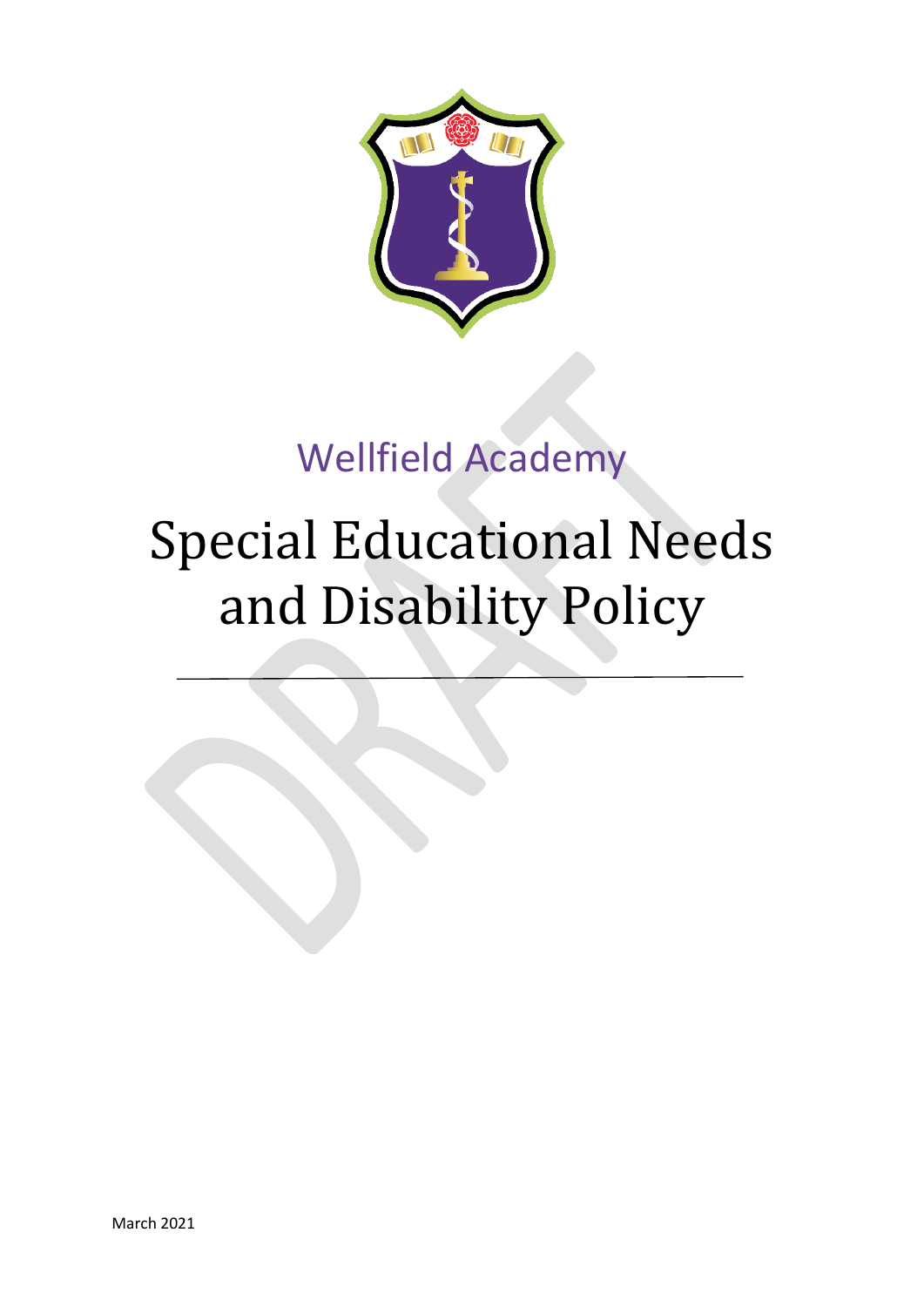# **COMPLIANCE**

This policy complies with the statutory requirement laid out in the Special Educational Needs & Disability (SEND) Code of Practice 0 – 25 (2014) and has been written with reference to the following guidance and documents:

- Equality Act 2010: advice for schools Department for Education (DfE) Feb 2013
- SEND Code of Practice  $0 25$  (2014)
- Statutory Guidance on Supporting students at school with medical conditions April 2014
- The National Curriculum in England Key Stage 1 and 2 framework document Sept 2013
- Safeguarding Policy
- Accessibility Plan
- Teachers Standards 2012

This policy has been co-produced by the Head of Learning Support (SENCo) and the Inclusion Manager in liaison with the SEND Nominated Local Academy Councillor (LAC), the Senior Leadership Team, staff, parents and students with SEND and aligns with the above guidance.

Throughout this document the term Headteacher is used, but may be replaced with the term Executive Headteacher or their designated representative (usually a Head of School).

# **1. DEFINITION OF SPECIAL EDUCATIONAL NEEDS (SEND)**

"Students have special educational needs if they have a learning difficulty which calls for special educational provision to be made for them. Students have a learning difficulty if they:-

- Have a significantly greater difficulty in learning than the majority of students of the same age; or
- Have a disability which prevents or hinders them from making use of educational facilities of a kind generally provided for students of the same age in school."

# *Special educational provision means:-*

"For students of two or over, educational provision which is additional to, or otherwise different from, the educational provision made generally for students of this age in schools maintained by the Local Authority, other than special schools in the area."

The person responsible for managing Wellfield Academy's response to the provision made for children and young people with Special Educational Needs and Disabilities (SEND) is:

- Miss McDade Head of Learning Support/SENCO, and supported by,
- Mrs Batey Trust Inclusion Manager

The Head of Learning Support/SENCO reports directly to the Headteacher.

Wellfield Academy believes that all children and young people are entitled to receive an education that enables them to achieve their full potential in becoming confident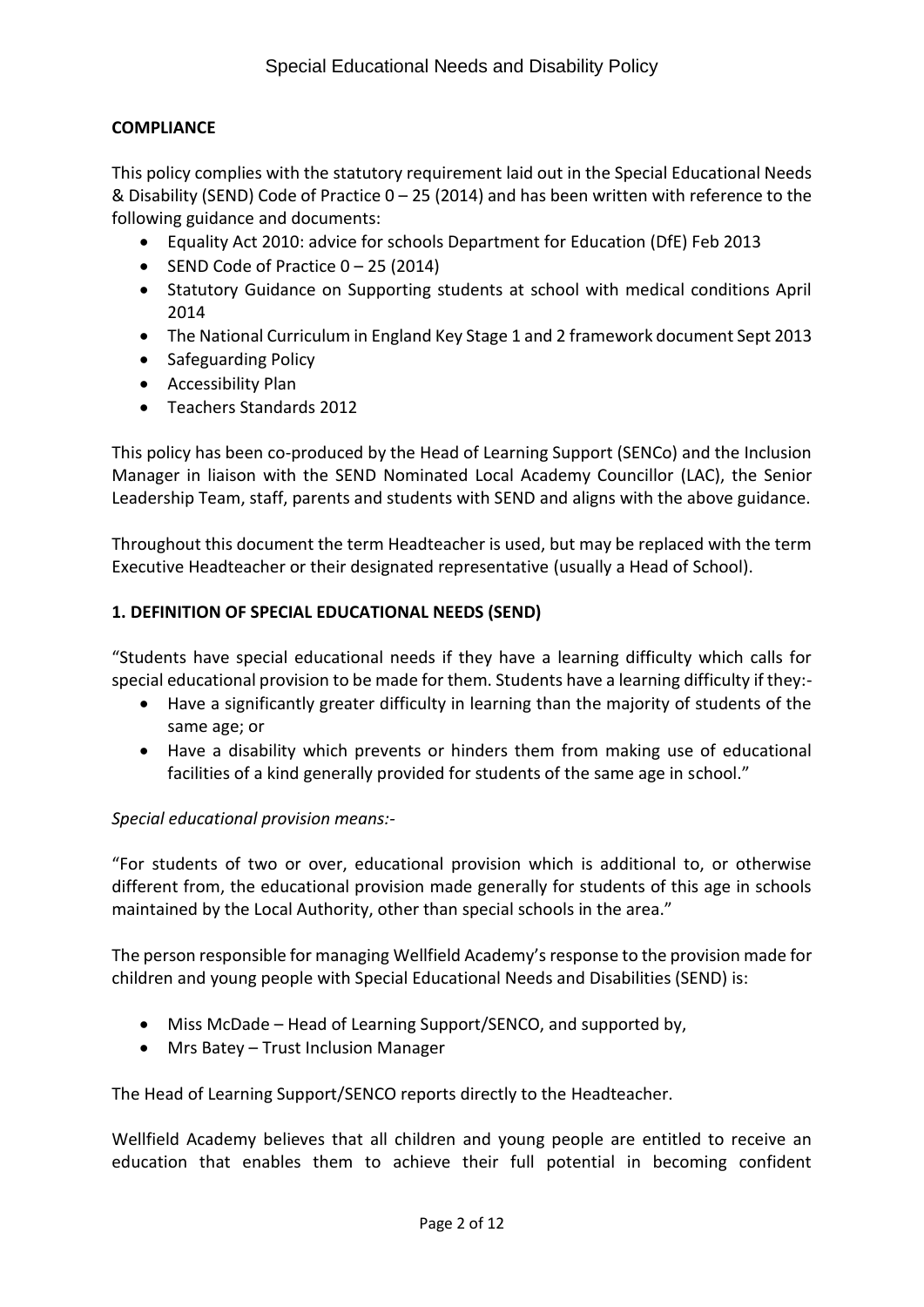independent young adults ready to make a successful transition into the wider world, whether into employment, further or higher education or training.

Staff at Wellfield Academy will provide the best support to children and young people with SEND, whether or not they have an EHC plan. The Head of Learning Support/SENCO and/or the Inclusion Manager will inform parents when school is making special educational provision for a student.

Wellfield Academy aims to include all children and young people with SEND to take part in the activities of the school alongside those who do not have SEND, and Wellfield Academy will make arrangements to support those who have medical conditions.

All students have access to a broad and balanced curriculum. Careful planning of lessons to address potential areas of difficulty and to remove barriers to student achievement will mean that students with SEND and disabilities will have access to a full curriculum. Wellfield Academy is committed to making reasonable adjustments, including the provision of auxiliary aids and services for disabled children wherever possible. Wellfield Academy has a zero tolerance towards discrimination of SEND students. We actively promote equality of opportunity.

Every teacher is a specialist teacher of all children, including those with SEND.

# **2. AIMS AND OBJECTIVES**

# **Aim**

Our Learning Support faculty will empower young people to reach their full potential with quality first teaching at its heart. We aim to support and inspire students to be the very best learners they can be, by working alongside them and their teachers.

# **Objectives**

- To identify and provide for students who have special educational needs and additional needs
- To work within the guidance provided in the SEND Code of Practice, 2014
- To operate a "whole student, whole school" approach to the management and provision of support for special educational needs
- To operate a learning support faculty that includes the SENCo and Inclusion Manager who will work with the SEND Inclusion Policy.
- To provide support and advice for all staff working with special educational needs students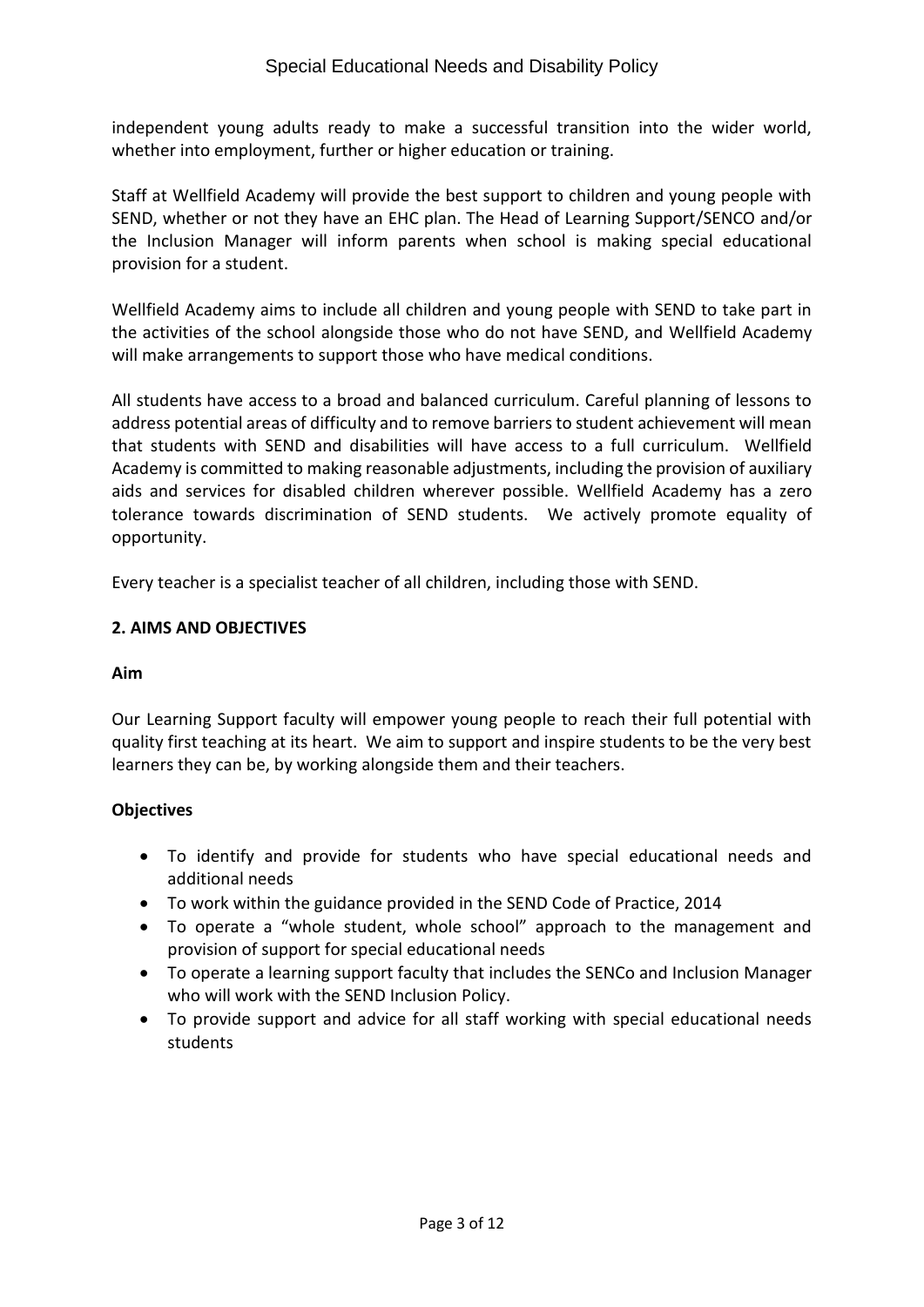## **3. IDENTIFYING SPECIAL EDUCATIONAL NEEDS & DISABILITIES**

A student has SEND where their learning difficulty or disability calls for special educational provision different from or additional to that normally available to students of the same age. Wellfield Academy advocates high quality teaching to be available for the whole class meaning that fewer students need specialist provision.

Wellfield Academy has strong links with the feeder primary schools and as such is able to build on the information that is shared as well as assessing student's attainment on entry to identify any students making less than expected progress taking into account their age and personal circumstances. At the same time Wellfield Academy will consider evidence that a student may have a disability under the Equality Act 2010 and, if so, assess what reasonable adjustments can be made where appropriate.

The school uses the **graduated response** as outlined in the Code of Practice (2014)

The following groups of students are made up of children who may not have SEND but there may be an impact on progress and attainment;

- Disability (the Code of Practice outlines the "reasonable adjustment "duty for all settings and schools provided under current Disability Equality legislation – these alone do not constitute SEND)
- Attendance and Punctuality
- Health and Welfare
- English as an additional language (EAL)
- Being in receipt of Student Premium Grant
- Being a Child Looked After
- Being a child of Serviceman/woman

All students with any identified additional needs such as those listed above, and medical needs, are placed on the Wellfield Academy Additional Information List (AIL).

Persistent disruptive or withdrawn behaviours do not necessarily mean that a student has SEND. Identifying behaviour as a need is no longer an acceptable way of describing SEND. Where there are concerns about behaviour the Head of Learning Support/SENCO will liaise directly with the Student Services Team and assess whether or not there is an undiagnosed learning difficulty. If it is thought that there are socio-economic circumstances contributing to the disruptive behaviour then the Inclusion Manager will take a multi-agency approach and consider support from Children & Families Well Being Service.

There are four broad areas of need:

- Communication and interaction (e.g. Aspergers and autism)
- Cognition and learning (e.g. moderate, severe and specific learning difficulties, such as dyslexia)
- Social, emotional and mental health difficulties (depression and attention deficit disorder)
- Sensory and/or physical needs (vision or hearing impairments and physical disabilities)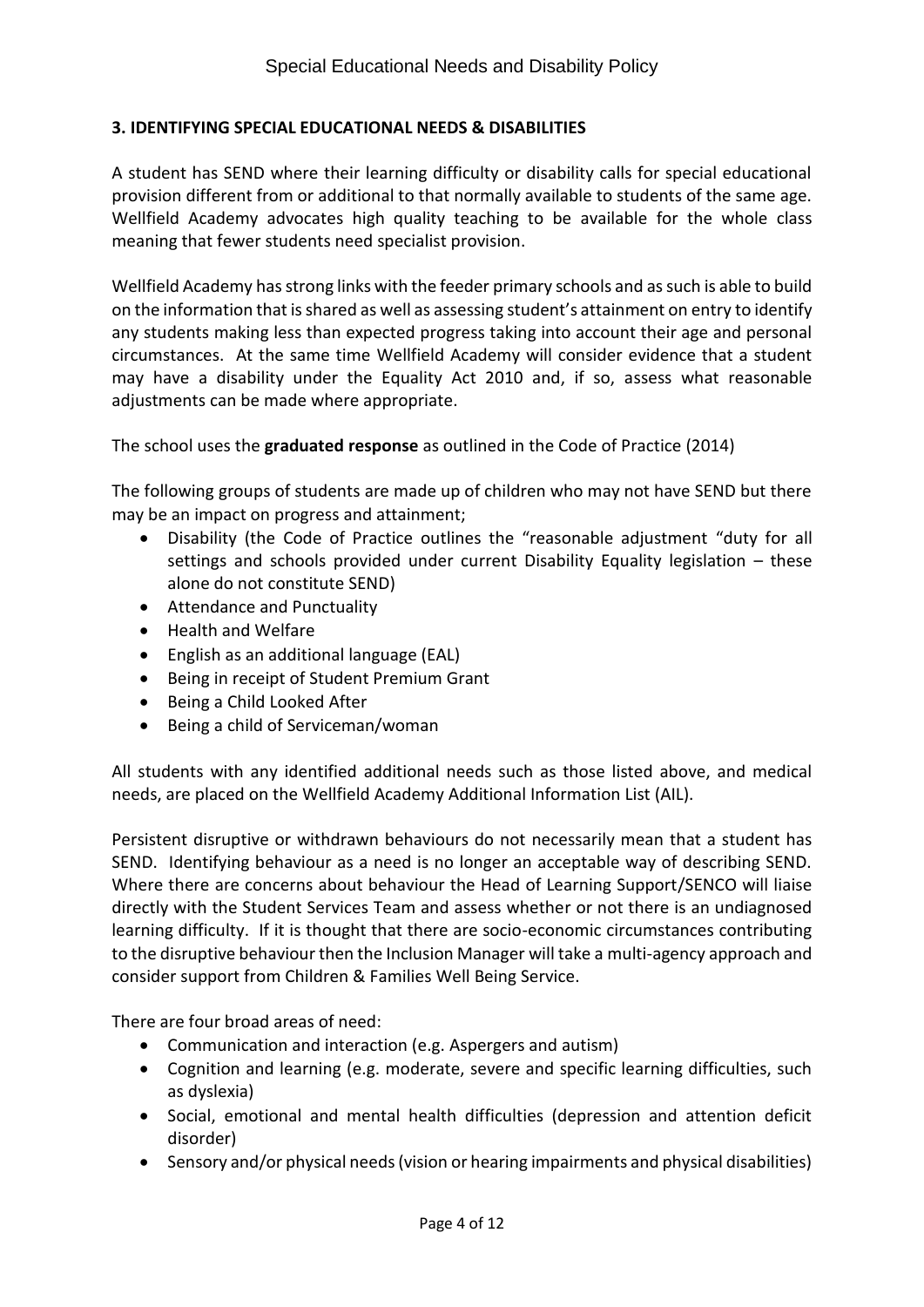Wellfield Academy considers the range of needs of the whole child when planning support, not simply the primary need. In practice, individual children or young people often have needs that cut across all the areas of need and their particular needs may change over time.

# **4. A GRADUATED APPROACH TO SEND SUPPORT**

Once a student is identified as having special educational needs then Wellfield Academy will take action to remove any barriers to learning and identify any effective provision or strategies to be put in place. This support will take the form of a four part cycle through which earlier decisions and actions are revisited, refined and revised with a growing understanding of the students' needs and of what supports the student in making good progress and securing good outcomes.

This is known as a graduated approach and the four stages are:

- **Assess** carry out a clear analysis of the students' needs
- **Plan** decide the interventions and support to be put in place as well as the expected impact on progress and a clear date for review
- **Do** the class teacher should remain responsible for working with the child on a daily basis, even where interventions involve group or one-to-one teaching
- **Review**  evaluate the impact and quality of the support and interventions and listen to the views of the student and parents

Where a student continues to make less than expected progress, despite evidence-based support and interventions that are matched to the student's area of need, Wellfield Academy will consider involving specialists, including those secured by the school itself or from outside agencies. Parents will be involved in any decision to engage specialist support.

Our Learning Support faculty will empower young people to reach their full potential with quality first teaching at its heart. We aim to support and inspire students to be the very best learners they can be by working alongside them and their teachers.

#### **Nurture Group**

The Learning Support Faculty initially assesses Year 6 students based on information received from the primary schools, Key Stage 2 data and by gauging their ability on the Year 6 Curriculum day held in the Summer term of Year 6. All known information is collated and those students identified as having the greatest need across the four broad areas of need are considered for placement in the Nurture Group. Intervention at this very early stage allows school to extend the transition period for those students less able to cope with the rigours of life in a mainstream secondary school. The group has a maximum of ten students and although the scheme of work runs in line with the mainstream classes it is pitched at a level which makes it more accessible to the students in the Nurture Group. The group is taught by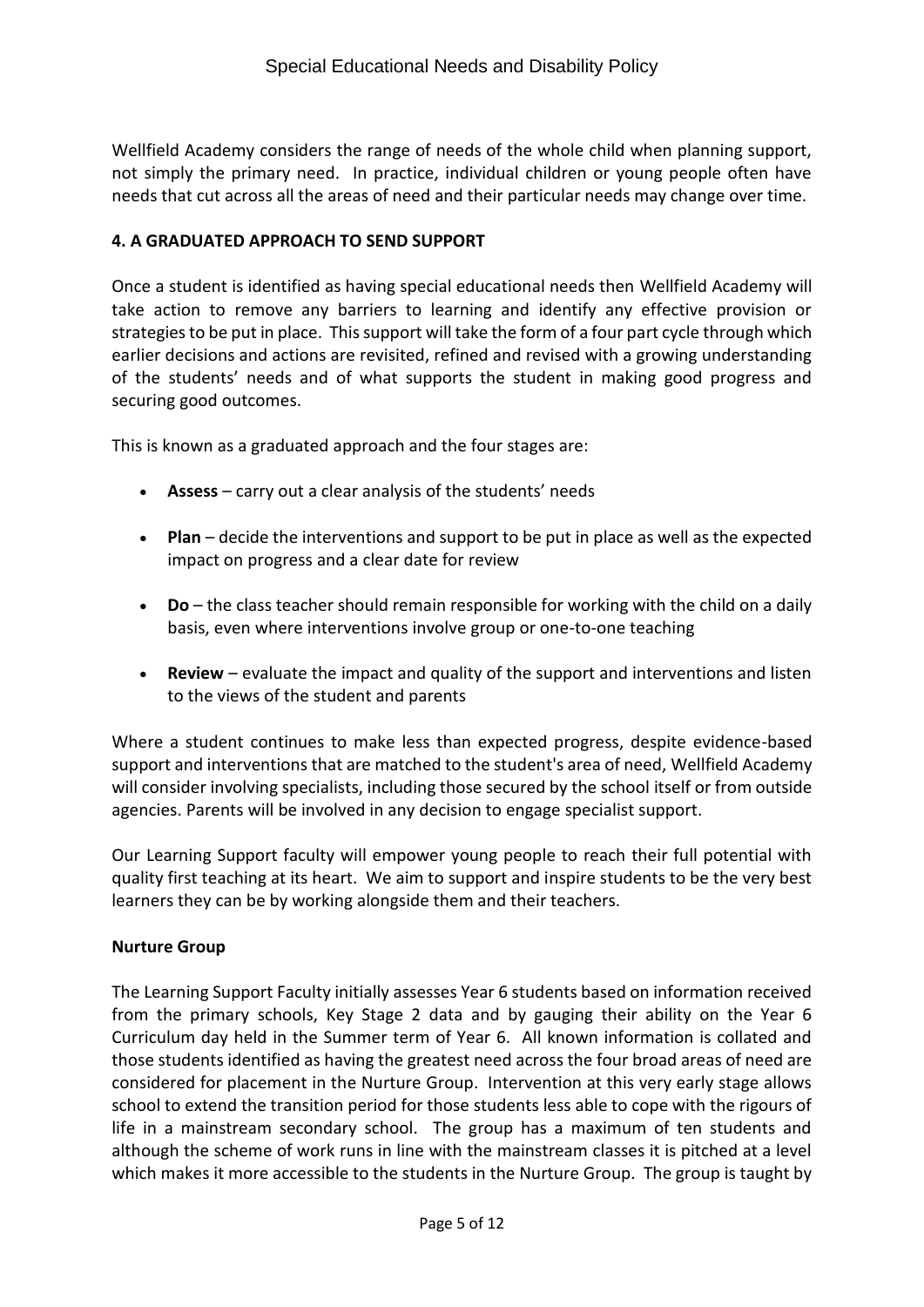specialist subject teachers and intervention is specifically targeted towards each individual child. Progress is constantly monitored and students are phased back into mainstream at a point during Year 7 or Year 8. These students are only identified as SEN if they do not make adequate progress once they have had all the intervention and adjustments.

Teachers throughout the school are responsible and accountable for the progress and development of the students in their class, including where students access support from specialist staff. High quality teaching, differentiated for individual students, is the first step in responding to students who have or may have SEN. Additional intervention and support cannot compensate for a lack of good quality teaching.

We have a rigorous and robust quality assurance process which includes:

- SLT and Learning Support Learning Walks
- Regular work scrutiny
- Lesson Observations

Decisions about making special educational provision follow discussions between subject specialist teachers and the Head of Learning Support/SENCO considering information about the student's progress, alongside national data and expectations of progress.

### **SEND Register**

Students with higher levels of need, but without personalised funding, are put on the SEND Register at **SEND Support Plan**. Following assessments, meetings and reviews with the student and parents, a One Page Profile is co-produced by the Head of Learning Support/SENCO and the Inclusion Manager. The information contained within this profile is used to create a highly personalised Pupil Passport for use by all staff identifying where support is required and what strategies work. Regular reviews ensure that the views of the student and parents are taken into account. At this stage it may be necessary to engage the services of other professionals such as an Educational Psychologist, Speech and Language therapists, Occupational therapists, CAMHS and the SEND Team at Lancashire County Council. Any bid for involvement normally entails the completion of a Common Assessment Framework (CAF) form which is dealt with by the Family Support Manager linked to Wellfield Academy.

Another small group of students have an **Education and Health Care Plan** (EHCP) which centres around joint commissioning based on the needs of the child. The EHC Plans will be:

- Clear, concise, readable and accessible to students, parents and practitioners.
- Specific about needs, outcomes and the provision needed for education, health and care.
- Supportive at key transition points, and
- Portable

# **Managing Students needs on the SEND Register**

Wellfield Academy has a robust and rigorous reporting cycle as early identification and intervention is a priority for supporting all students. The Learning Support Faculty along with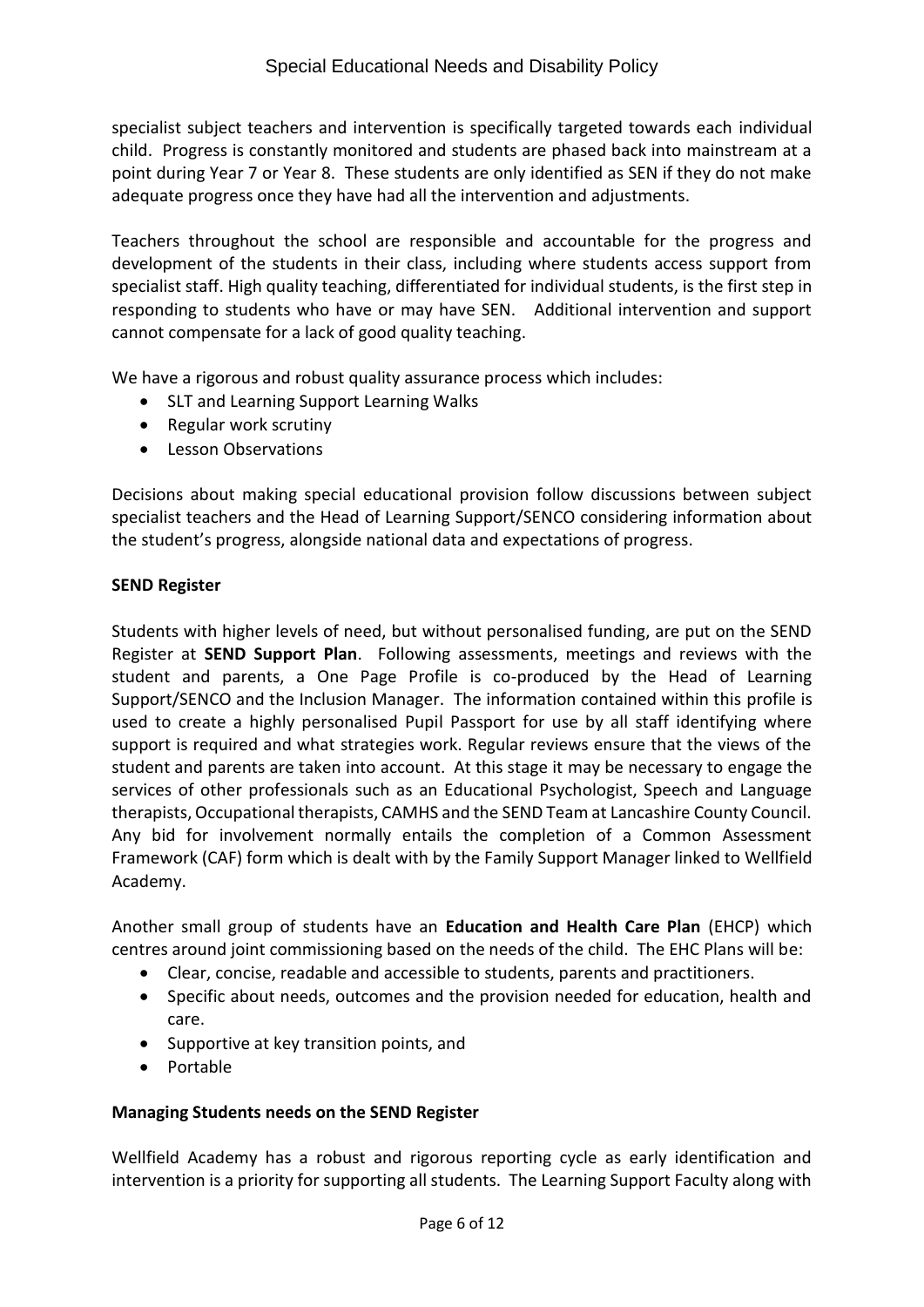the child's tutor and respective House Progress Leads monitor progress and attainment throughout the school year.

SEND students will co-write their own Learning Passports with the Learning Support team. The passports inform the teaching staff of the preferred learning style of the student and the difficulties each individual student feels that they have. The passport is reviewed termly by the Learning Support team.

Pupil Passports will also be written for students who do not have an EHCP but who we feel, in liaison with staff, parents and the student, might benefit from support.

The Learning Support Faculty has a comprehensive list of all students who have additional learning needs. This is updated regularly and shared with staff to inform personalised teaching.

The level of provision of support is decided on an individual basis, again through conversations with teaching staff, Student Services, parents and the student.

If Wellfield Academy is unable to fully meet the needs of a student through internal provision arrangements and progress is not being made by the student then the support of external agencies is sought. This process involves the consent of the parents and co-production of any referrals for intervention including the CAF form and the request for Support from the Children & Families Well Being Service. The health and wellbeing of the student is paramount and we work closely with students and Student Services to ensure the highest provision for all students.

# [LCC Local Offer](https://www.tarletonacademy.org/parents/sen-and-disability-local-offer-secondary-settings)

External Agencies accessed by Wellfield Academy include:

- Child and Adolescent Mental Health Service (CAMHS)including the Complex Needs Team
- SEND Team at Lancashire County Council
- SENDIASS Team (Formally Parent Partnership)
- School Nurse and School Doctor/Community Paediatrician
- Speech and Language Therapy
- Occupational Therapy
- Physiotherapy
- Audiology
- Children's Social Care
- Early intervention (including Children & Families WellBeing Service, Barnardo's, Child Action North West)
- Police Early Action Team
- Alternative and Complimentary Education and Residential Service
- Learning Support Services at local post 16 colleges
- LCC Legal Services and Child Protection Teams
- Specialist Nurses including Diabetes, Epilepsy and Stoma Nurses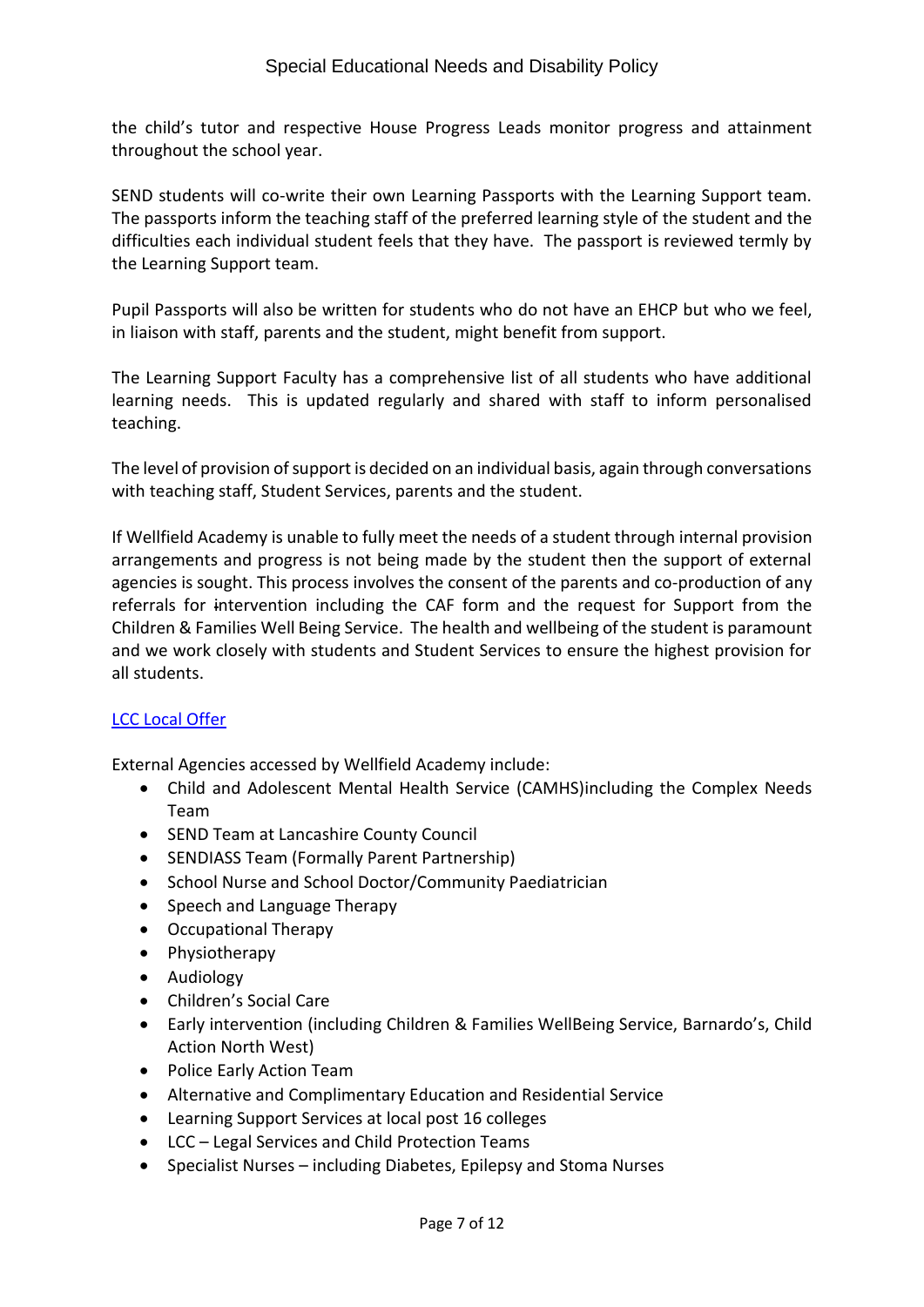• Independent Translators

#### **5. CRITERIA FOR EXITING THE SEND REGISTER**

Generally students do not exit the SEND Register at Wellfield Academy as it is paramount that information is imparted to the post 16 placement to help prepare the student for adulthood.

#### **6. SUPPORTING STUDENTS AND FAMILIES**

Please follow the link below to Wellfield Academy's Local Offer:

#### [Local Offer](https://www.tarletonacademy.org/parents/sen-and-disability-local-offer-secondary-settings)

In line with the SEND Code of Practice Wellfield Academy has compiled a SEND Information Report which will is published **[here](https://www.tarletonacademy.org/our-academy/policies)** on the school website:

Students with special educational needs will be admitted to Wellfield Academy in line with the school's admissions' policy.

#### [Admissions Policy](https://www.tarletonacademy.org/our-academy/policies)

We work very closely with local primary schools and parents to ascertain whether a child has been identified as having special educational needs prior to transfer to Wellfiel Academy. When advised that a child has a learning difficulty we strive to work in partnership to plan and deliver an appropriate and differentiated curriculum.

Diagnostic testing informs access arrangements for internal assessments for all students and GCSE access arrangements for students in Years 9, 10 and 11. The Inclusion Manager, a qualified Specialist Assessor accredited by the British Psychological Society, has responsibility for this process.

# **7. SUPPORTING STUDENTS AT SCHOOL WITH MEDICAL CONDITIONS**

The school recognises that students at school with medical conditions should be properly supported so that they have full access to education, including school trips and physical education. Some children with medical conditions may be disabled and where this is the case the school will comply with its duties under the Equality Act 2010.

Some may also have special educational needs and disabilities (SEND) and may have an Education, Health and Care (EHC) plan which brings together health and social care needs, as well as their special educational provision and the SEND Code of Practice (2014) is followed.

Supporting Students with Medical Needs, is published on the school website:

[Supporting Students with Medical Needs Policy](https://www.tarletonacademy.org/our-academy/policies)

#### **8. MONITORING AND EVALUATION OF SEND**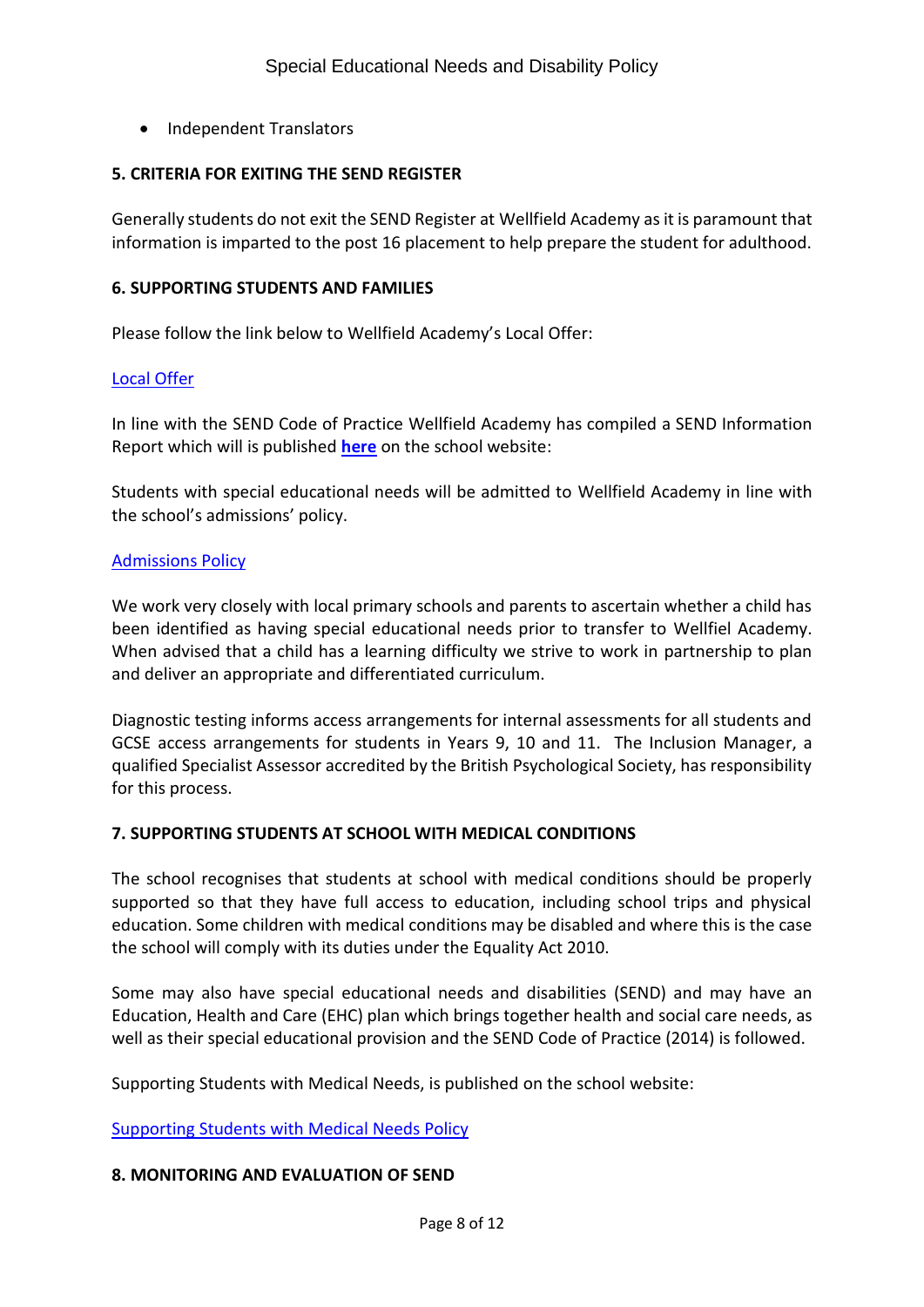Wellfield Academy has a robust and rigorous reporting cycle as early identification and intervention is a priority for supporting all students. The Learning Support Faculty along with the child's tutor and respective House Progress Leads monitor progress and attainment throughout the school year, allowing an evaluation of any intervention put in place.

Wellfield Academy has a system of convening Learning Support Working Lunches whereby all teaching staff, Tutor and Pastoral Development Manager come together to discuss concerns over any student on a Student Support plan. Individual interventions are assessed and best practice shared to support the student more effectively.

Any concerns are highlighted to the Head of Learning Support/SENCO through the report cycle, from teaching staff, and this will trigger a thorough review of the effectiveness of the provision for all students.

# **9. TRAINING AND RESOURCES**

Most of the resources used by students having special educational needs are available within the classroom. Money may also be spent on further additional resources, staffing costs and time to manage the support for special educational needs and meet the objectives of this policy. Wellfield Academy invests in the potential of new technologies to support communication and Teaching and Learning for students with SEN and disabilities.

Teachers are expected to make every effort to ensure that students with special educational needs are fully involved in the life of the class. For some students it will be necessary for them to spend some time in small groups or being withdrawn from the classroom for specific, timed activities related to their identified needs. This may be delivered by the teacher or specialist teacher and will complement classroom work so that the skills, knowledge and understanding will be transferred to the classroom

- The Learning Support Faculty is allocated a budget in order to effectively target the support to match the needs of the student.
- Regular training for all school staff is arranged within the annual training plan and takes place on INSET days and as part of the schools continuing professional development programme.
- In order to maintain and develop the quality of teaching and provision to respond to the strengths and needs of all students, all staff are encouraged to undertake training and development.
- All teachers and support staff undertake induction on taking up a post and this includes a meeting with the Head of Learning Support/SENCO to explain the systems and structures in place around the school's SEND provision and practice and to discuss the needs of individual students.
- The Head of Learning Support/SENCO and the Inclusion Manager regularly attend SENDCo network meetings in South Ribble and in West Lancs districts in order to keep up to date with local and national updates in SEND.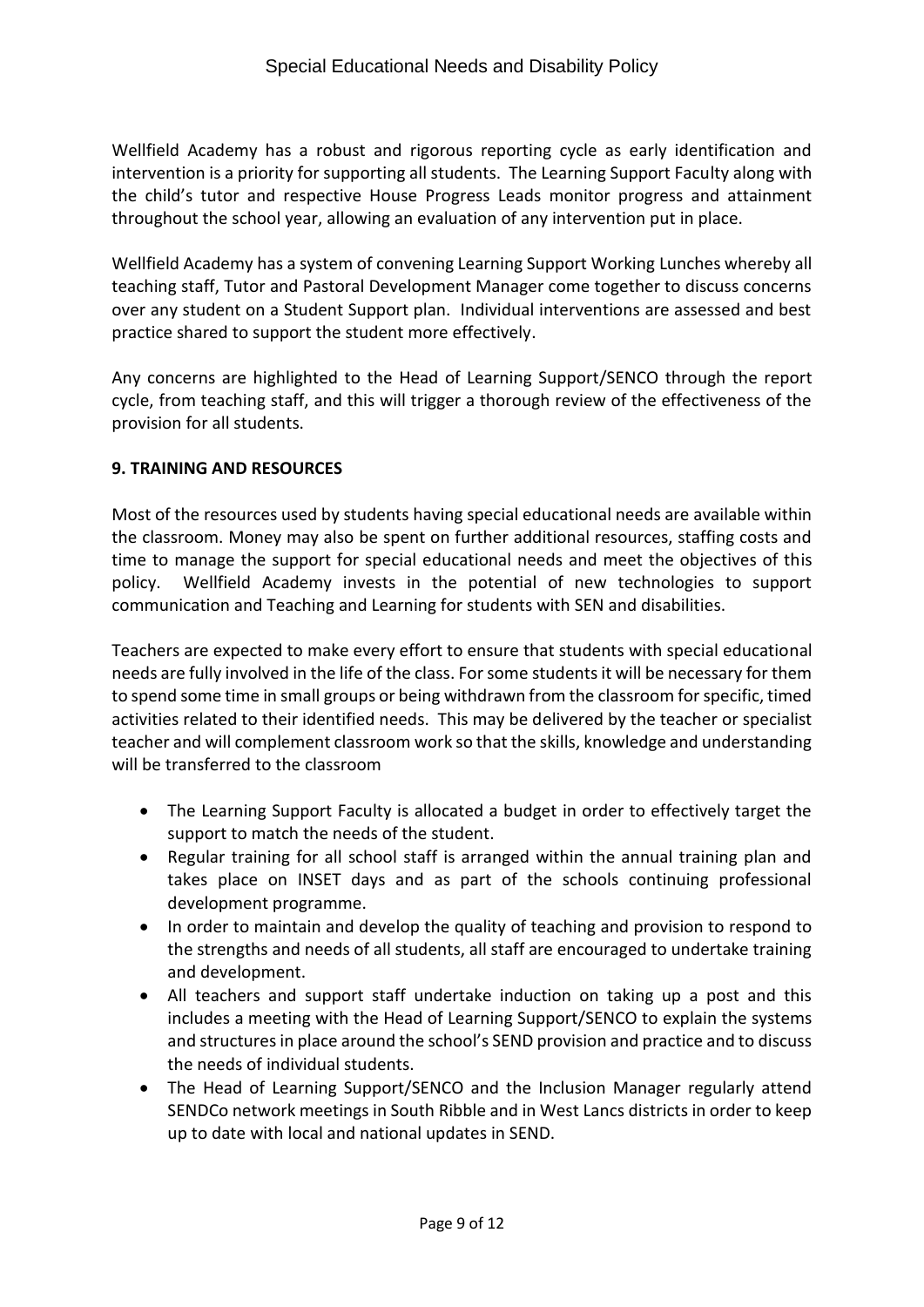# **10. ROLES AND RESPONSIBILITIES**

The following people are involved in ensuring provision is made for students with additional needs:

- There is a SEND Nominated Local Academy Councillor
- Head of Learning Support and Designated Teacher for Children Looked After Miss McDade
- Inclusion Manager (including managing the school's responsibility for meeting the medical needs of students) – Mrs J Batey
- Mr J Lewis Designated Senior Leads with specific Safeguarding responsibility
- The Director of Resources Chief Operating Officer is responsible for managing Pupil Premium Grant/ Child Looked After funding.

### **11. STORING AND MANAGING INFORMATION**

Information and documents are stored and administered in accordance with the school's data protection guidelines. Information, including tests and assessment information, is stored in locked cabinets in the SEN office and can only be accessed by authorised staff.

Tests and assessment information is stored and administered in accordance with the British Psychological Society (BPS) Code of Conduct. Currently, we normally hold the data securely in an electronic format which is password protected, until the student's date of birth plus 25 years. Paper documents are held in a secure, confidential facility until the student's date of birth plus 25 years and are then destroyed. Under the Data Protection Act (1998), all information and any subsequent support recommendations will remain confidential. However, in order to facilitate supporting each child to reach their full potential, it may be necessary to share some of the information with teaching professionals working directly with the child, learning support staff and the Joint Qualifications Council (JCQ) if an application for exam access arrangements is made. Where information sharing is required, this will be kept to a minimum and parents will be notified prior to the sharing of the information.

#### **SECTION 12 – Reviewing the Policy**

This policy will be reviewed annually by the Head of Learning Support/SENCO and the Inclusion Manager for presentation and agreement by the Local Academy Council, and will take into account any new requirements that may affect the progress and learning of the students at Wellfield Academy.

The policy is reviewed against the following criteria for success:

- Early Identification: Additional needs should be recognised prior to admission to Wellfield Academy through transition meetings whilst students are in Year 6. Further identification of student needs should continue to take place throughout all years.
- Staff should be aware of and implement provision for those students with additional needs. This should be indicated in lesson planning using appropriate teaching styles and resources.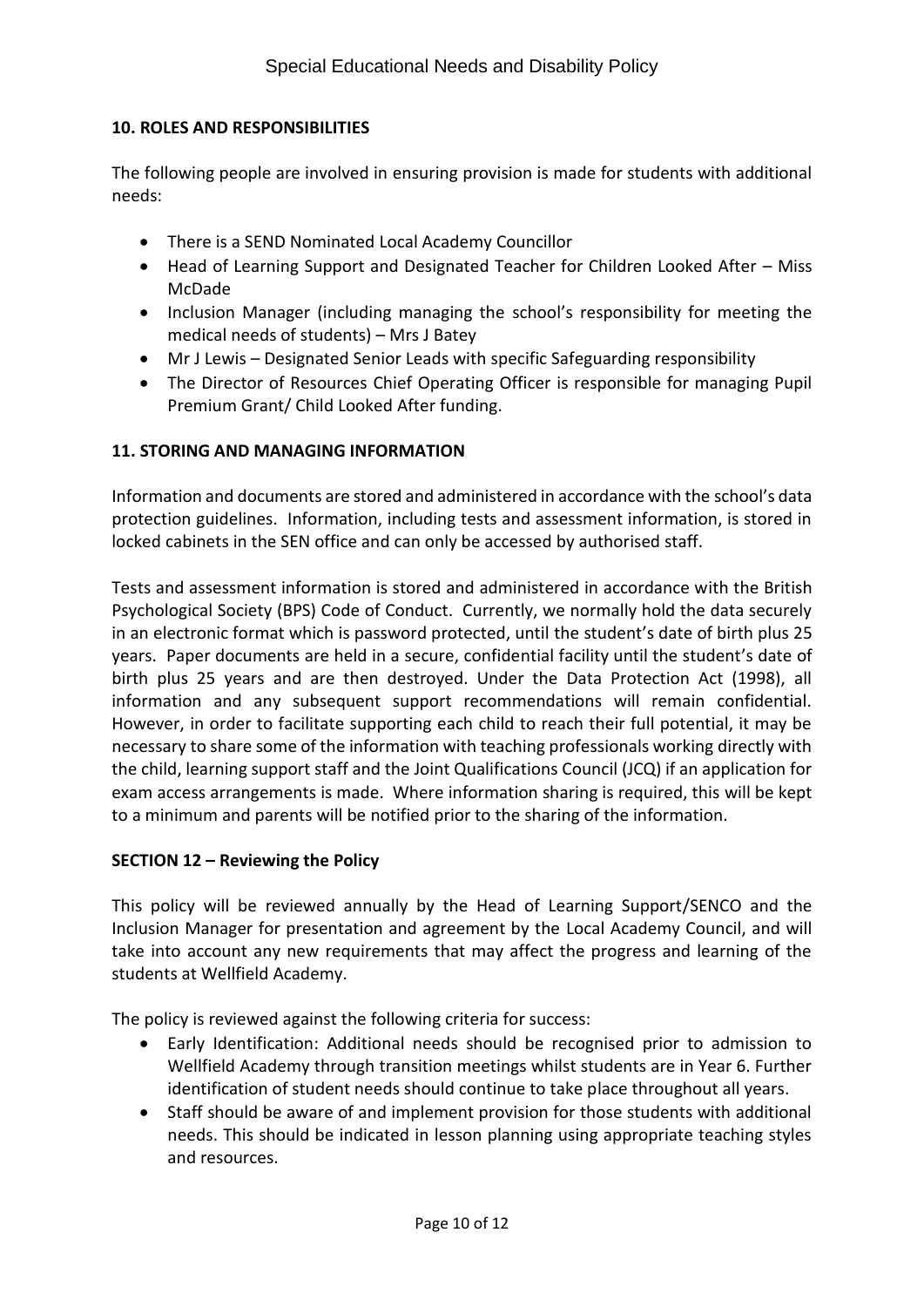- Students with additional needs should make at least good/expected progress in school. Parents and students with additional needs should be fully involved in the planning of provision.
- Students with additional needs make a successful transition to post 16 education/employment / training.

# **13. ACCESSIBILITY**

### **Statutory Responsibilities**

The Disability and Discrimination Act (DDA), as amended by the SEN and Disability Act 2001, placed a duty on all schools and Local Authorities to plan to increase over time the accessibility of schools for disabled students and to implement their plans.

Wellfield Academy has produced an accessibility plan highlighting area of development in the short, medium and long term. The Accessibility Plan can be viewed here:

### [Accessibility Plan](https://www.tarletonacademy.org/our-academy/policies)

### **14. DEALING WITH COMPLAINTS**

If parents/carers have a complaint concerning provision for their child they should discuss this with the Head of Learning Support/SENCO. If this proves unsuccessful the matter should be referred to the Headteacher. Procedures will then be followed in line with the School's complaints policy. Finally if the complaint is still not resolved it should be taken to SENDIST and/or Secretary of State.

#### [Complaints Policy](https://www.tarletonacademy.org/our-academy/policies)

#### **15. BULLYING**

The Learning Support Team works very closely with Student Services to maintain our zero tolerance approach towards any form of bullying. Our PHSCE and Assembly provision promotes independence and builds resilience in our students learning as well as teaching students about issues such as bullying and how to understand and be a safe user of social media.

#### [Anti-Bullying](https://www.tarletonacademy.org/our-academy/policies)